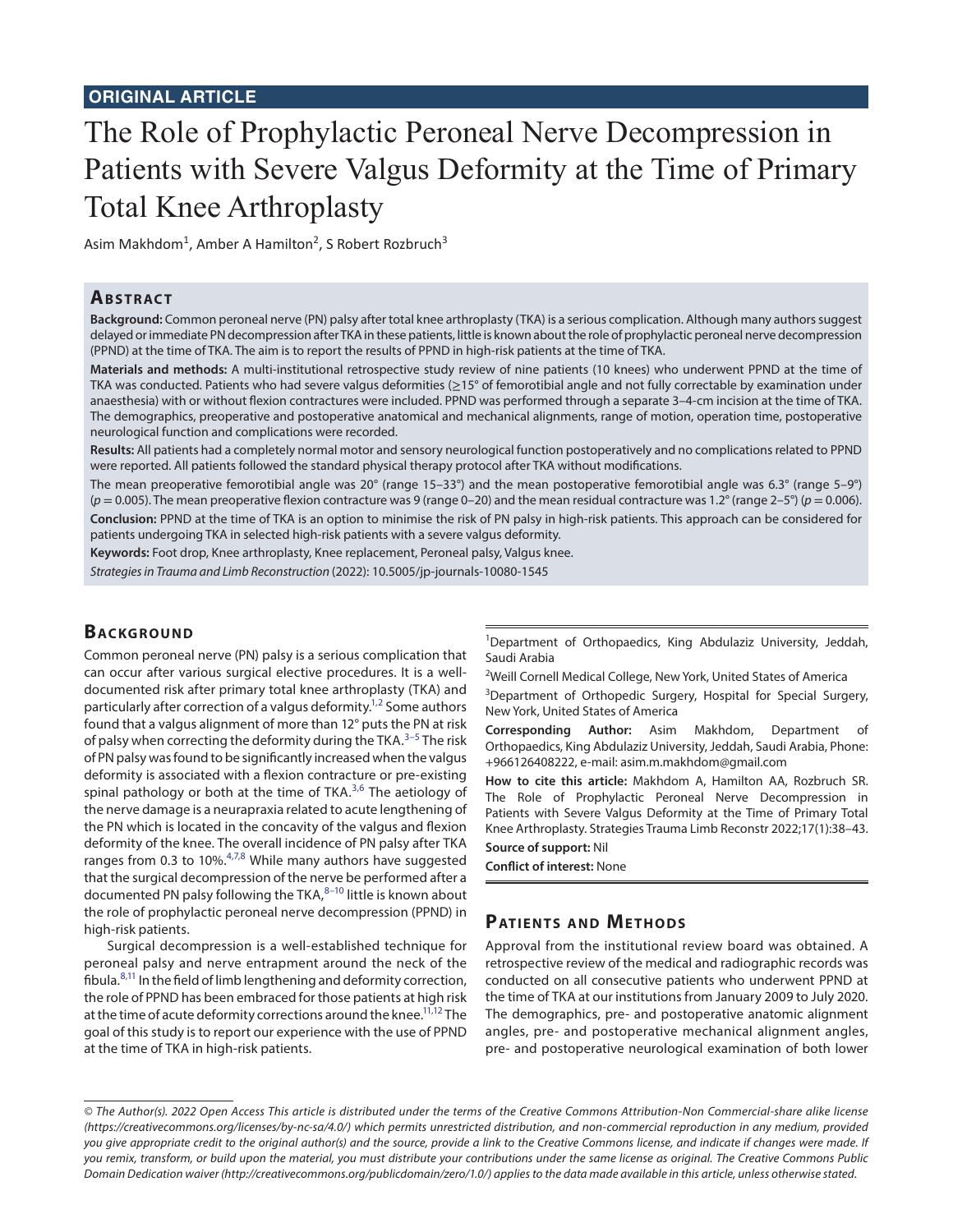extremities, primary diagnosis, medical comorbidities, the timing of PPND, operation time, pre- and postoperative knee range of motion, complications and implants used were recorded. The indications of PPND at the time of TKA were if the preoperative anatomical femorotibial valgus was greater than 15° with or without a flexion contracture and not fully correctable by examination under anaesthesia. Patients with less than 6 months of follow-up or who had a history of pre-existing lower limb neuropathy, psychiatric illness or dementia or both were excluded from the study.

The anatomical valgus angle (also known as a femorotibial angle) was measured on the long hip to ankle radiograph.<sup>13</sup> This measurement represents the angle between the anatomical axis of the femur when intersecting with the anatomical axis of the tibia. The mechanical alignment was also measured on the long hip to ankle radiographs. The measurement represents the angle between the mechanical axis of the femur and the mechanical axis of the tibia.<sup>13</sup> A total of 11 patients were reviewed and only nine patients (10 knees) were eligible and included in the study. The other two were removed based on our exclusion criteria.

#### **Surgical Technique**

PPND was performed at the time of TKA through a separate incision ensuring a 7–8 centimetres (cm) skin bridge was maintained between the TKA standard midline incision and the PPND incision [\(Fig. 1A](#page-1-0)). Knees were positioned at 30–40° of flexion to ease the tension on the nerve. A 3–4 cm incision was marked just below the neck of the fibula in an oblique direction to follow the course of the common PN. Once the tourniquet was inflated, the skin and

subcutaneous tissues were incised. Meticulous dissection using loupe magnification and bipolar cautery was performed to reach the fascial layer that is covering the PN. Careful dissection was performed to avoid damaging the lateral sural nerve which was often found at the posterior aspect of the incision. Prior to incising the fascia, the nerve was often easily palpable just below the neck of the fibular head. The common PN is then exposed by incising the overlaying muscular fascia [\(Fig. 1B](#page-1-0)) and intermuscular septa that act as compression points. The superficial and deep fascia of the peroneus longus muscle and the vertical intermuscular septum between the peroneus longus and the extensor digitorum longus muscles are sites that are decompressed [\(Fig. 1C\)](#page-1-0). Once these septa were released, the tourniquet was deflated and haemostasis was obtained by bipolar electrocautery. This was followed by subcutaneous and skin closure. The operation of PPND ranged from 16 to 30 minutes. Thereafter, the tourniquet was re-inflated after 15 minutes and the TKA was carried out through a standard midline incision and a medial parapatellar approach. In all cases, once the tibial and femur cuts were performed, a spacer block was utilised to check the coronal balance. If the knee was tight laterally, the iliotibial band and posterolateral corner were released via a 'pie-crust' technique.<sup>14</sup> The lateral collateral ligament release was not required in all cases. All procedures were performed by two arthroplasty and limb lengthening and deformity correction-trained surgeons of attending level. Patients were allowed immediate weight-bearing and used a standard physical therapy protocol after TKA. Patients were seen in the office at 2- week, 6 -week and 6 -month intervals and then annually for routine follow-ups.



<span id="page-1-0"></span>

**Figs 1A to C:** (A) Intraoperative clinical photo illustrates planning the minimum distance between the two incision sites of intended midline knee incision and peroneal nerve decompression. A minimum of 7–8 cm of skin bridge is typically planned; (B) Intraoperative clinical photo illustrates a minimally invasive incision to decompress the fascial layer (red arrow) covering the common peroneal nerve around the neck of the fibula at the time of total knee arthroplasty; (C) Drawing to illustrate the vertical intermuscular septum between the peroneus longus and the extensor digitorum longus muscle that acts as a compression point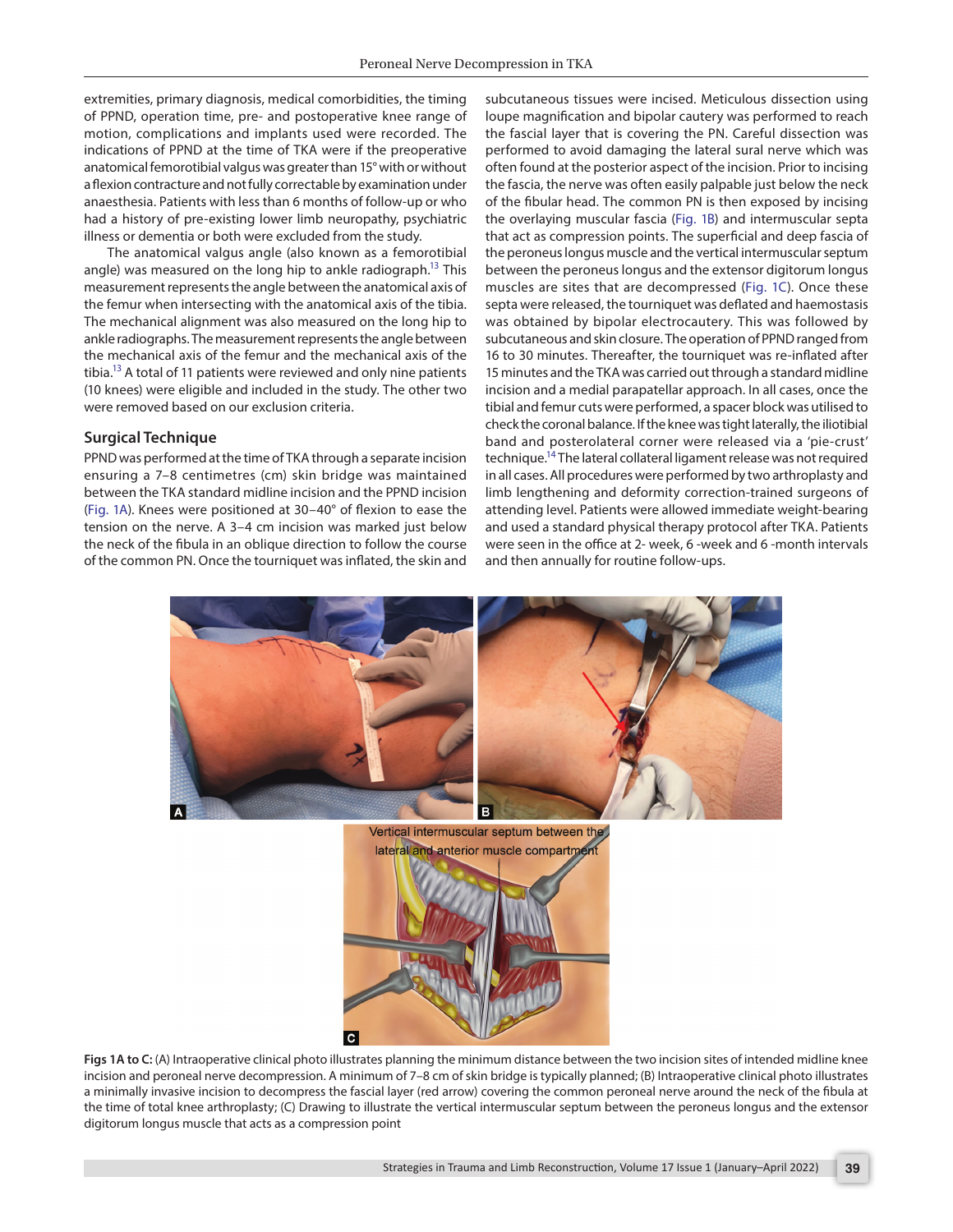## **Statistical Analysis**

Means, ranges and standard deviations were used for descriptive statistics. The non-parametric *Wilcoxon signed-rank test* was used to compare two related means. A *p* value <0.05 was considered statistically significant. The statistical package for the social sciences, SSPS version 20.0 (SPSS Inc., Chicago, Illinois, USA), was utilised for the statistical analysis.

## **RESULTS**

Nine patients (10 knees) were eligible and included in the study. All patients underwent PPND at the time of TKA. Eight patients were diagnosed with end-stage primary osteoarthritis and one patient had secondary arthritis due to rheumatoid arthritis. There were five females and four males. There were five left and five right knees. The mean preoperative anatomical alignment was 20° of valgus (range 15–33) and the mean postoperative anatomical alignment was 6.3° of valgus (range  $5-9$ ,  $p = 0.005$ ). The mean preoperative mechanical alignment was 15° of valgus (range 9–25) and the mean postoperative mechanical alignment was 0.6° of valgus (range 0–3). [Table 1](#page-2-0) is the summary of clinical and radiographic information from this sample. Postoperatively, all patients retained full motor and sensory function of the common PN with no changes compared to the neurological examination performed preoperatively and the contralateral limb. The detailed

examination included assessment for intact sensation over the lateral aspect of the leg, dorsal aspect of the foot and the first web space of the foot bilaterally. Preserved motor function (grade 5/5) of the tibialis anterior, peroneal muscles, extensor hallucis longus and extensor digitorum longus was confirmed. The mean preoperative flexion contracture was 9° (range 0–20) and the mean postoperative residual flexion contracture was 1.2 (range  $0-5$ ,  $p = 0.006$ ). The mean preoperative flexion was 103° (range 70–125) and the mean postoperative flexion was 111° (range 90–130,  $p = 0.011$ ). The time for operation was 2 hours and 10 minutes (range 1 hour and 42 minutes to 2 hours and 30 minutes). All patients, but one, had no complications reported. One patient had a postoperative haematoma 5 days after the procedure. The haematoma was related to the midline TKA incision and not related to the PPND incision. This was evacuated successfully with no further consequences during the follow-up period. Three knees were reconstructed with posterior stabilising standard knee implants and seven knees were reconstructed with varus–valgus constraint (VVC) implants due to significant medial collateral ligament insufficiency ([Fig. 2](#page-2-1)). Tibial and femoral stem extensions were added in those patients who had VVC implants, and one patient required a 10 mm lateral tibial metal augment. Postoperatively, all patients received chemical and mechanical deep venous thrombosis (DVT) prophylaxis. Five patients (six knees) received aspirin 81 mg twice daily and four patients received rivaroxaban 10 mg daily for 4 weeks as chemical

<span id="page-2-0"></span>**Table 1:** Summary of mean pre- and postoperative alignment angles, range of motion and operative time in our patient population

| Clinical and radiographic variables for 9 patients (10 knees) | Mean (range)                                                            |
|---------------------------------------------------------------|-------------------------------------------------------------------------|
| Preoperative anatomical alignment                             | $20^\circ$ of valgus (15-33)                                            |
| Postoperative anatomical alignment                            | $6.3^{\circ}$ of valgus (5-9)                                           |
| Preoperative mechanical alignment                             | $15^\circ$ of valgus (9-25)                                             |
| Postoperative mechanical alignment                            | $0.6^\circ$ of valgus (0-3)                                             |
| Preoperative flexion contracture                              | $9^{\circ}$ (0-20)                                                      |
| Postoperative residual flexion contracture                    | $1.2(0-5)$                                                              |
| Preoperative flexion                                          | $103^{\circ} (70 - 125)$                                                |
| Postoperative flexion                                         | $111^{\circ} (90 - 130)$                                                |
| Operative time                                                | 2 hours and 10 minutes (1 hour and 42 minutes to 2 hours to 30 minutes) |



<span id="page-2-1"></span>Figs 2A to D: (A) Clinical photo of a 66-year-old male patient (patient 8 in [Table 2](#page-4-0)) illustrating significant bilateral knee valgus deformities; (B) Preoperative hip to ankle long anteroposterior radiograph showing bilateral severe valgus deformities with evidence of primary knee osteoarthritis; (C) Postoperative hip to ankle long anteroposterior radiograph showing bilateral total knee arthroplasty with neutral alignment; (D) Postoperative clinical photo for the same patient during a follow-up visit after bilateral staged total knee arthroplasty

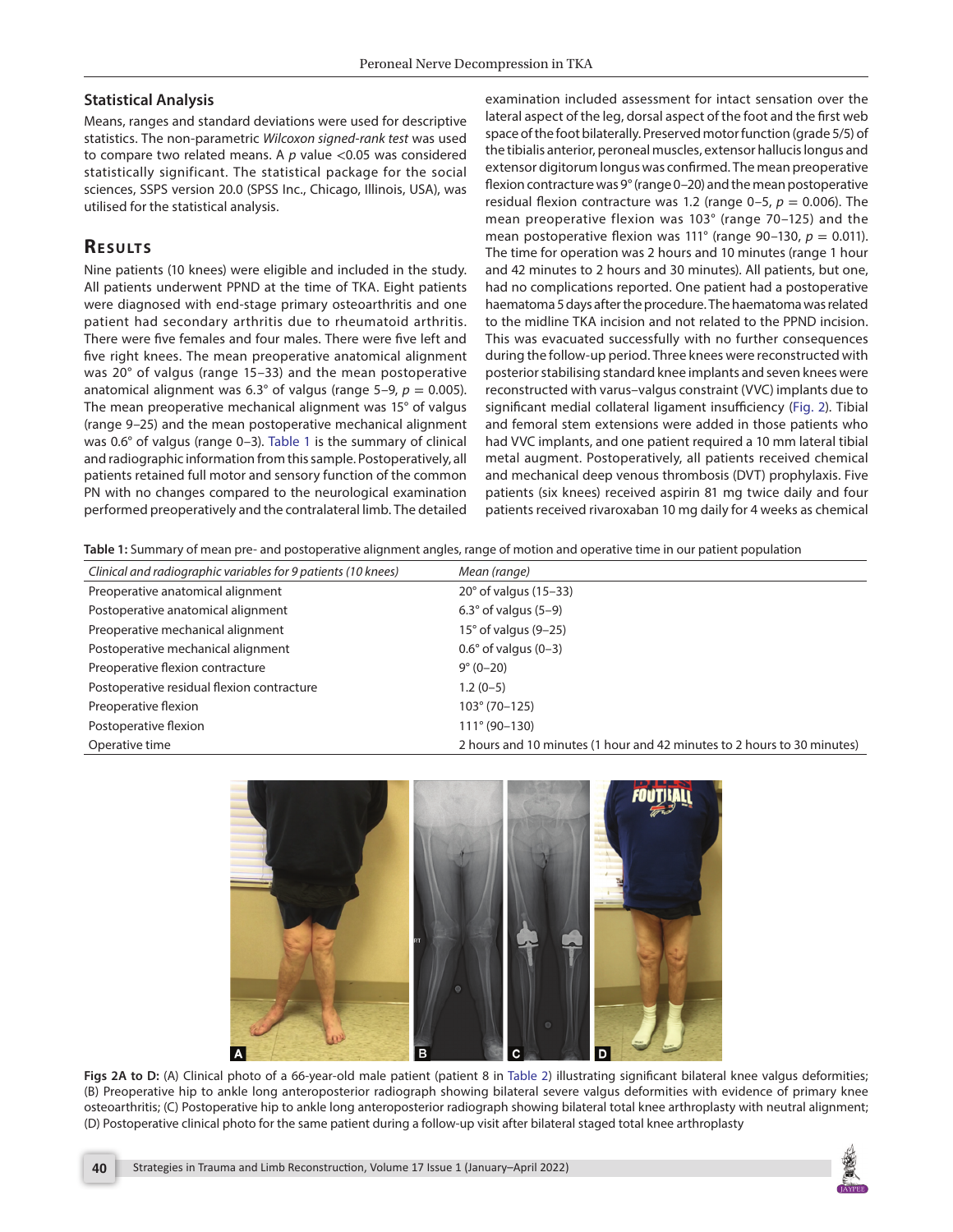prophylaxis for DVT. The mean follow-up period was 4 years (range 6 months to 11 years). All patients had followed the standard postoperative physical therapy protocols for immediate weightbearing without modifications. All patients were walking without any aids at 6 weeks postoperatively. No patients had episodes of instability at the final follow-up. Detailed clinical information and demographics are in [Table 2](#page-4-0).

### **Discussion**

A palsy of the common peroneal nerve after an elective procedure is functionally debilitating. A valgus deformity with or without a flexion contracture is well recognised as a strong risk factor<sup>[6](#page-5-4)</sup> for this potential complication after TKA. Christ et al.<sup>[6](#page-5-4)</sup> investigated 445 patients who developed a PN palsy after TKA and found that a preoperative valgus alignment greatly increased the risk of this complication (odds ratio 4.19). Interestingly, the risk has substantially increased when the preoperative valgus was found combined with a pre-existing spinal pathology (odds ratio 17.1). While PN palsy can occur from various factors (e.g. direct injury during the lateral release or prolonged tourniquet time) after a TKA, these findings indicate that stretching the nerve during the valgus deformity correction is most often the reason and not a direct injury.

The current management for a postoperative common PN palsy after a TKA includes flexing the knee, removing compressive dressings and initiating supportive measures (physical therapy and ankle foot arthrosis) to prevent ankle contractures. If the patient shows no recovery, electromyography (EMG) is performed at 6 or 12 weeks. Some surgeons advocate for an immediate baseline EMG study during the acute phase.<sup>15</sup> Several reports have suggested the role of a delayed PN surgical decompression in patients who had PN palsy after a TKA.<sup>[3,](#page-5-2)10</sup> Mont et al.<sup>3</sup> retrospectively reviewed 31 patients who had a PN palsy post-TKA. Patients underwent delayed common PN decompression at a mean of 36 months post-TKA (range 12–72 months) and 97% of these patients reported functional improvement and were able to discontinue the ankle-foot orthosis. Similarly, Krackow et al.<sup>[9](#page-5-14)</sup> reviewed five patients who underwent delayed PN decompression after a TKA. The decompression was performed at a mean of 27 months (range 5–50 months) and four patients (80%) had full neurological recovery. All five patients were able to discontinue the ankle– foot orthosis. More recently, Erikson et al. $8$  have advocated for an immediate PN surgical decompression after a TKA without any waiting period for conservative management. The authors reported two patients who had valgus deformities and underwent a TKA. Both patients sustained common PN palsies postoperatively and underwent immediate surgical decompressions. Both patients improved dramatically within 2 days of post-surgical decompression with full neurological recovery prior to hospital discharge. In this study, all nine patients (10 knees) who underwent PPND at the time of TKA had no neurological consequences. The surgical decompression prior to TKA was performed through a small incision while the patient was under the spinal or epidural anaesthesia. The surgical technique is straightforward. This technique minimises the risk of PN compression or stretch or both after correcting severe valgus deformities. This approach parallels the practice patterns in the field of limb lengthening and deformity correction in which prophylactic nerve decompression procedures were adapted alongside the acute correction of sizeable deformities. Examples include planned prophylactic tarsal tunnel decompression in patients with severe distal tibial or ankle

varus deformities undergoing bony correction,<sup>16</sup> prophylactic ulnar nerve decompression in patients with severe elbow contractures undergoing arthroscopic releases $17$  and PPND in patients with severe valgus deformity or rotational deformities undergoing bony correction around the knee.<sup>12</sup> Patients with non-compliant soft tissues (due to scar tissue or previous trauma) are at the highest risk of nerve palsy after correction. Similarly, patients without correctable valgus on examination may pose the highest risk of PN palsy after TKA and, therefore, had a planned PPDN at the time of TKA. Erikson et al. argued that since 67% of patients with PN palsy after TKA do not recover, an immediate release is encouraged to enhance the odds of recovery. However, this is at the expense of a second procedure with anaesthetic risks and psychological distress to both patients and surgeons. Consequently, a PPND at the time of TKA in high-risk patients is an option to minimise the risk of nerve injury and obviates the potential need for a second procedure. One disadvantage would be the added operative time (16–30 minutes in our report). Some debate that the incidence of PN palsy after a TKA is probably low to justify a prophylactic decompression at the time of TKA. However, the true incidence of PN palsy after TKA in patients with severe valgus deformity remains unclear. The reported literature has focussed on the overall incidence for patients who underwent TKA rather than the incidence among high-risk groups of such patients with severe valgus deformity. To the best of our knowledge, there are no studies looking into the incidence of PN palsy in this high-risk group. Additionally, the presentation of PN dysfunction may be difficult to diagnose, and the incidence is underestimated particularly in the absence of motor deficits. Some patients may present with lateral leg pain and neuropathic symptoms, without motor deficits, that interfere with their postoperative rehabilitation and daily function.<sup>1</sup>

The role of PPND at the time of TKA was described many decades ago but not commonly practiced[.18–](#page-5-17)[20](#page-5-18) Patient selection and indications for PPND at the time of TKA are difficult to establish. There is a scant description of the surgical technique in the literature. Xu et al.<sup>21</sup> recently performed PPND at the time of TKA for 34 knees with an average valgus deformity of 31  $\pm$  8°. All patients had no nerve palsy postoperatively with fully intact motor and sensory functions. The authors' method for the PPND was different to that described here. The nerve release was tailored and expanded based on the intraoperative ligament tension in a stepwise approach. The location of the incision was proximal to the fibular head and then the release was expanded distally if it was felt necessary while balancing the TKA. Additionally, the peroneus longus tendon was cut to allow to test the tension on the nerve by pulling it with gentle traction while balancing the TKA. Although this method is attractive, a theoretical risk of decreased ankle eversion muscle strength postoperatively is possible although the authors have reported no motor weakness for all patients. In our approach, we released all possible compression points including the fibrous arcade around the origin of the peroneus longus, the fascial compartment and intermuscular septa utilising a 3–4 cm incision. We have found the most significant point of PN compression to be at the deep fascia of the peroneus longus. After the release of the superficial fascia of the peroneus longus, the muscle is retracted medially, and the deep fascia is exposed and then released. We avoid incising the muscle fibres or tendons for two reasons: firstly to minimise the risk of bleeding and potential haematoma around the nerve and secondly to minimise the risk of muscle weakness postoperatively.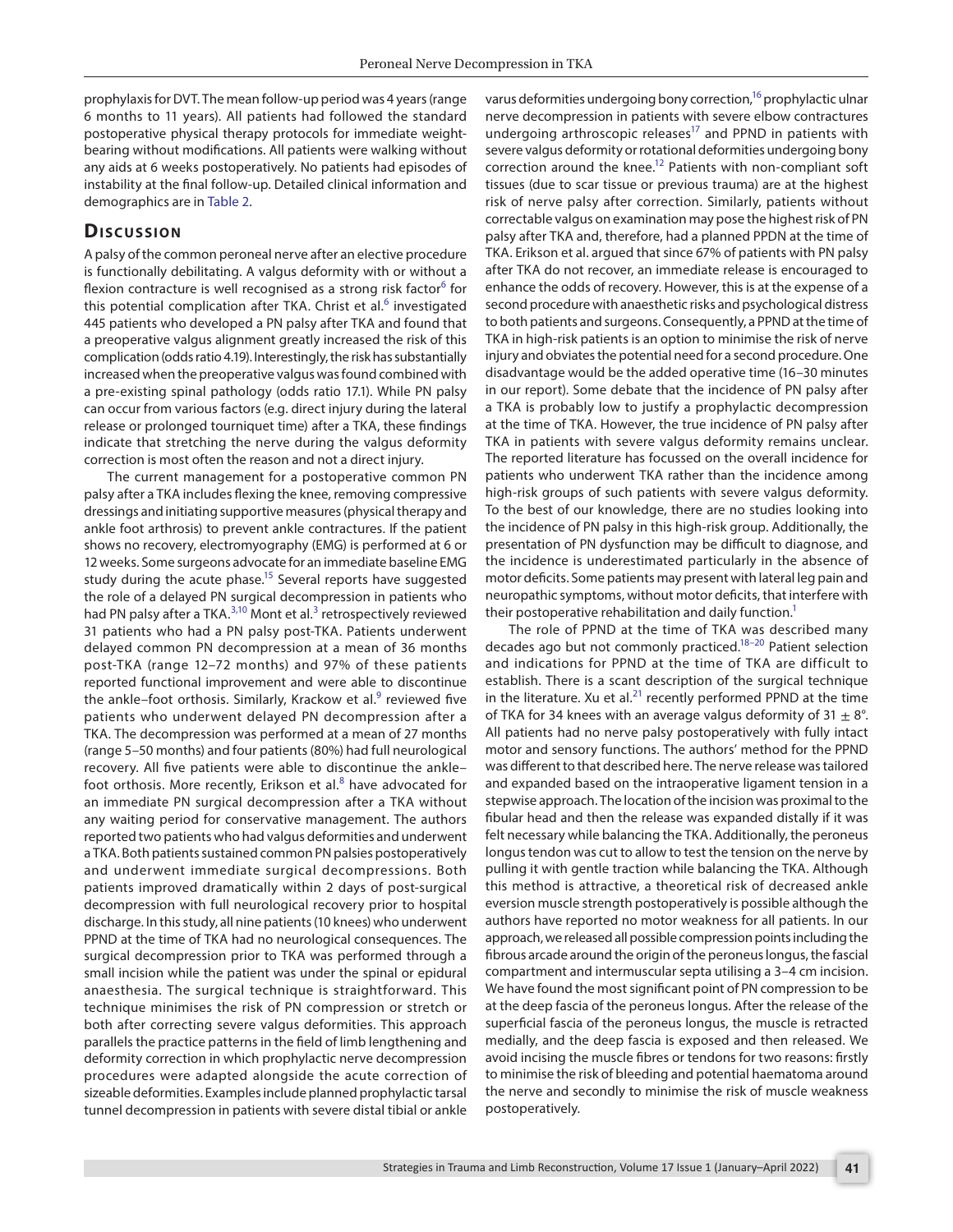| Follow-up period                                    | 10 years                | 7 years       | 11 years       | 6 years                        | 18 months     | 2 years                                                                                                                           | 2 years                                                       | 6 months      | 2 years         | 18 months      |                                             |
|-----------------------------------------------------|-------------------------|---------------|----------------|--------------------------------|---------------|-----------------------------------------------------------------------------------------------------------------------------------|---------------------------------------------------------------|---------------|-----------------|----------------|---------------------------------------------|
| Complications                                       | None reported           | None reported | None reported  | None reported                  | None reported | treated with surgical<br>evacuation with no<br>haematoma in the<br>knee joint. It was<br>consequences<br>Postoperative<br>further | None reported                                                 | None reported | None reported   | None reported  |                                             |
| Postoperative<br>motion <sup>o</sup><br>range of    | $0 - 120$               | $5 - 120$     | $0 - 125$      | $0 - 90$                       | $3 - 115$     | $0 - 90$                                                                                                                          | $5 - 130$                                                     | $0 - 100$     | $0 - 110$       | $0 - 115$      |                                             |
| Preoperative<br>motion (°)<br>range of              | $10 - 110$              | $10 - 110$    | $5 - 125$      | $0 - 90$                       | $10 - 108$    | $0 - 70$                                                                                                                          | $10 - 125$                                                    | $20 - 90$     | $5 - 100$       | $5 - 110$      |                                             |
| valgus anatomical<br>Postoperative<br>alignment (°) | 5                       | ৩             | 5              | 5                              | ৩             | $\circ$                                                                                                                           | $\circ$                                                       | G             | G               | O              |                                             |
| valgus anatomical<br>Preoperative<br>angle (°)      | 15                      | 20            | 20             | $\frac{8}{1}$                  | $\frac{5}{1}$ | 20                                                                                                                                | 26                                                            | 33            | $\overline{24}$ | $\frac{8}{18}$ |                                             |
| Comorbidities                                       | Rheumatoid<br>arthritis | Hypertension  | None reported  | History of liver<br>transplant | Hypertension  | Hypertension,<br>hyperlipidaemia                                                                                                  | diabetes,<br>hypertension<br>Hyperlipidaemia<br>Previous DVT, |               | Hypertension    |                |                                             |
| Body mass index*                                    | 41.2                    | 36            | 38             | 38                             | 35            | 28                                                                                                                                | $\overline{3}$                                                | 32            | 33              |                |                                             |
| Site                                                | Left                    |               | Right<br>Right | Right                          | Right         | Left                                                                                                                              | Right                                                         | Left          | Right           | Left           |                                             |
| Age (years)                                         | 73                      | 73            | 8              | $\frac{3}{4}$                  | 67            | 83                                                                                                                                | 78                                                            | 8             | 59              |                | Body mass index formula = kg/m <sup>2</sup> |
| Gender                                              | Male                    | Female        | Female         | Male                           | Female        | Female                                                                                                                            | Female                                                        | Male          | Male            |                |                                             |
| Patients                                            |                         | $\sim$        | m              | 4                              | 5             | $\circ$                                                                                                                           | $\overline{ }$                                                | ${}^{\circ}$  | $\sigma$        |                |                                             |

<span id="page-4-0"></span>

| -<br> <br> <br>                                                 |
|-----------------------------------------------------------------|
|                                                                 |
| Contract in the Manufacturer of the Manufacturer<br>D<br>S<br>S |
|                                                                 |
|                                                                 |
|                                                                 |
|                                                                 |
| במוסמות הואורי<br>;<br>;<br>;                                   |
|                                                                 |
|                                                                 |
|                                                                 |
|                                                                 |
| ころころ<br>۔<br>ا                                                  |